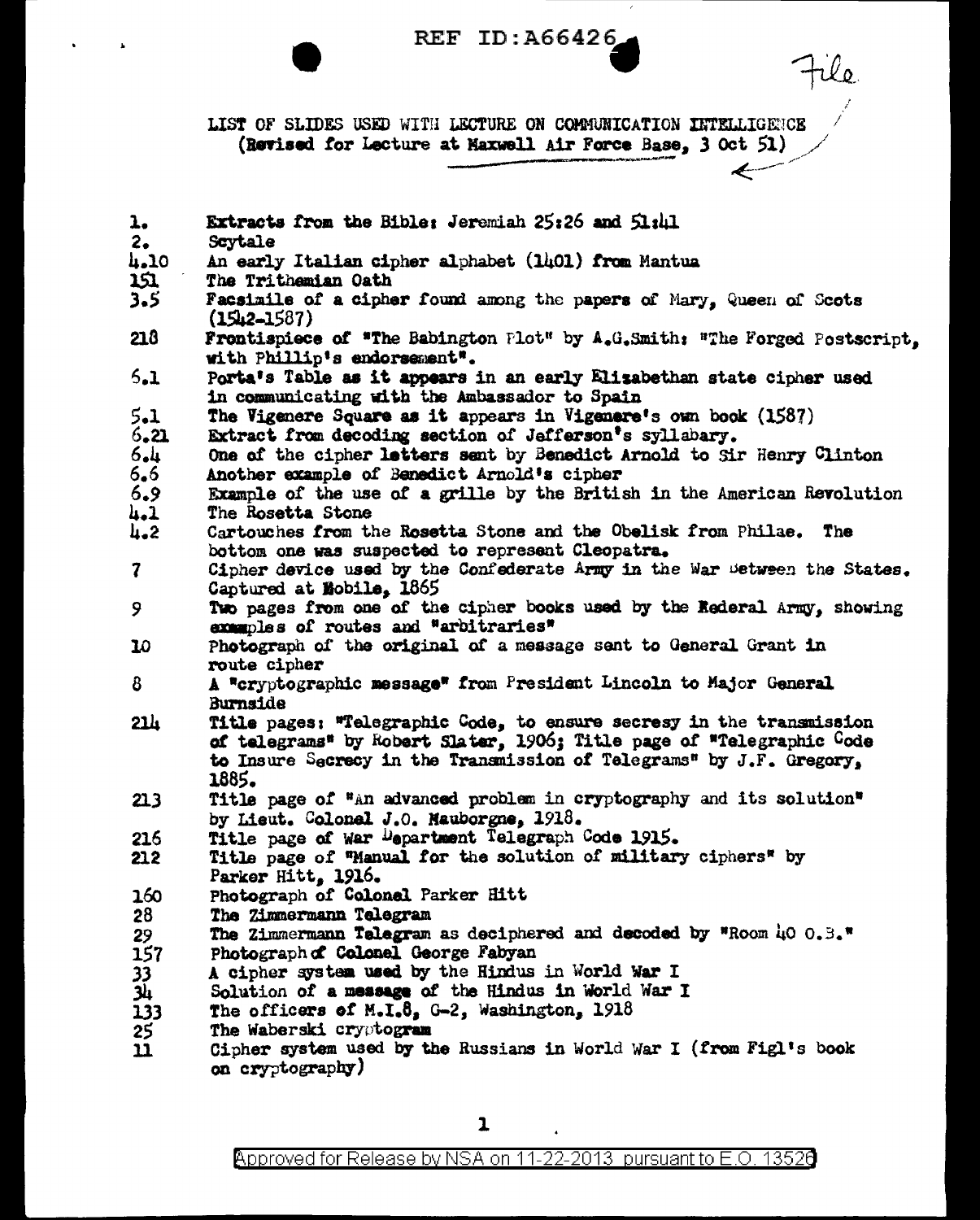## REF ID:  $A66426$

 $\mathcal{L}$ 

 $\hat{\mathbf{h}}$ 

j.

| ユーリ               |                                                                                                                                     |
|-------------------|-------------------------------------------------------------------------------------------------------------------------------------|
|                   | LIST OF SLIDES USED WITH LECTURE ON COMMUNICATION SECURITY (CONT')                                                                  |
| 13.<br>12.        | Cipher system used by the Italian Army, World War I (from Fig1)<br>Cipher system used by the French Army in World War I (from Fig1) |
| 23.               | The Playfair Cipher                                                                                                                 |
| ᄮ.                | The German ADFGVI cipher system, used by the German High Command<br>in world war I (from Fig1)                                      |
| 15.               | An early example of traffic analysis                                                                                                |
| u.1               | An example of a "Special Code Section Repart" by G-2, A-6, GHQ.AEF.<br>20 Мот 1918                                                  |
| 16.               | An example of a commercial code                                                                                                     |
| 18.               | A highly-specialized "commercial code".                                                                                             |
| 21.               | An early AEF Code                                                                                                                   |
| 155.              | Herbert O. Yardley, as Lieutenant, US Army, 1917                                                                                    |
| 37                | A complicated system used by the rum-runners in the days of Prohibition<br>in the U.S.                                              |
| 44.1              | A cryptogram sent to President Roosevelt in the early days of the<br>New Deal                                                       |
| 149               | The S.I.S. staff in 1935                                                                                                            |
|                   | Friedman's plea for IBM machinery                                                                                                   |
| <b>HARTER</b>     | Extract from the first contract with IBM                                                                                            |
|                   | A portion of the tabulating machine section (AHS)                                                                                   |
|                   | The earliest representation of the cipher disk, from Alberti                                                                        |
|                   | The U.S. Army cipher disk                                                                                                           |
| $\boldsymbol{57}$ | The cipher disk again patented in 1924                                                                                              |
| $\mu$ 8           | Original Wheatstone cipher device (invented and described in 1879)                                                                  |
| 49.1              | The Becius Wadsworth Cipher Device (invented and built in 1817)                                                                     |
| 49.5              | Bazeries, Etienne (photograph)                                                                                                      |
| 49.4              | The Bazeries cryptographe cylindrique (1901)                                                                                        |
| 160.1             | Original model of Col. Hitt's strip cipher device with the so-called                                                                |
|                   | "Star Cipher" alphabets                                                                                                             |
| 50                | Jefferson's "Wheel Cipher"                                                                                                          |
| 50.12             | U.S. Army Cipher Device, M-138-A (with Russian legends)                                                                             |
| <u>ମ</u>          | The Kryha Cipher Machine                                                                                                            |
| 芬<br>59           | A German mathematical dissertation on the Kryha                                                                                     |
|                   | The B-21 connected to a Remington electric typewriter (Swedish Hagelin                                                              |
|                   | machine)                                                                                                                            |
| 65                | The keyboard electrically-operated B-211 Swedish machine                                                                            |
| 56                | The AT&T Co. Printing Telegraph Cipher Machine                                                                                      |
| 60                | The IT&T Co. teletype cipher attachment                                                                                             |
| $\mathbf{a}$      | Internal mechanism of the IT&T Co. teletype cipher attachment                                                                       |
| 164.1             | Boris C.W. Hagelin (portrait of 1951)                                                                                               |
| 70.1              | U.S. Army Converter N-209                                                                                                           |
| 70.2              | U.S. Army Converter M.209, internal mechanism exposed                                                                               |
| 70.3              | M-209 as mechanised by tue U.S. soldiers in the field in Italy                                                                      |
| 171               | M-161 Signal Corps model made at Fort Monmouth                                                                                      |